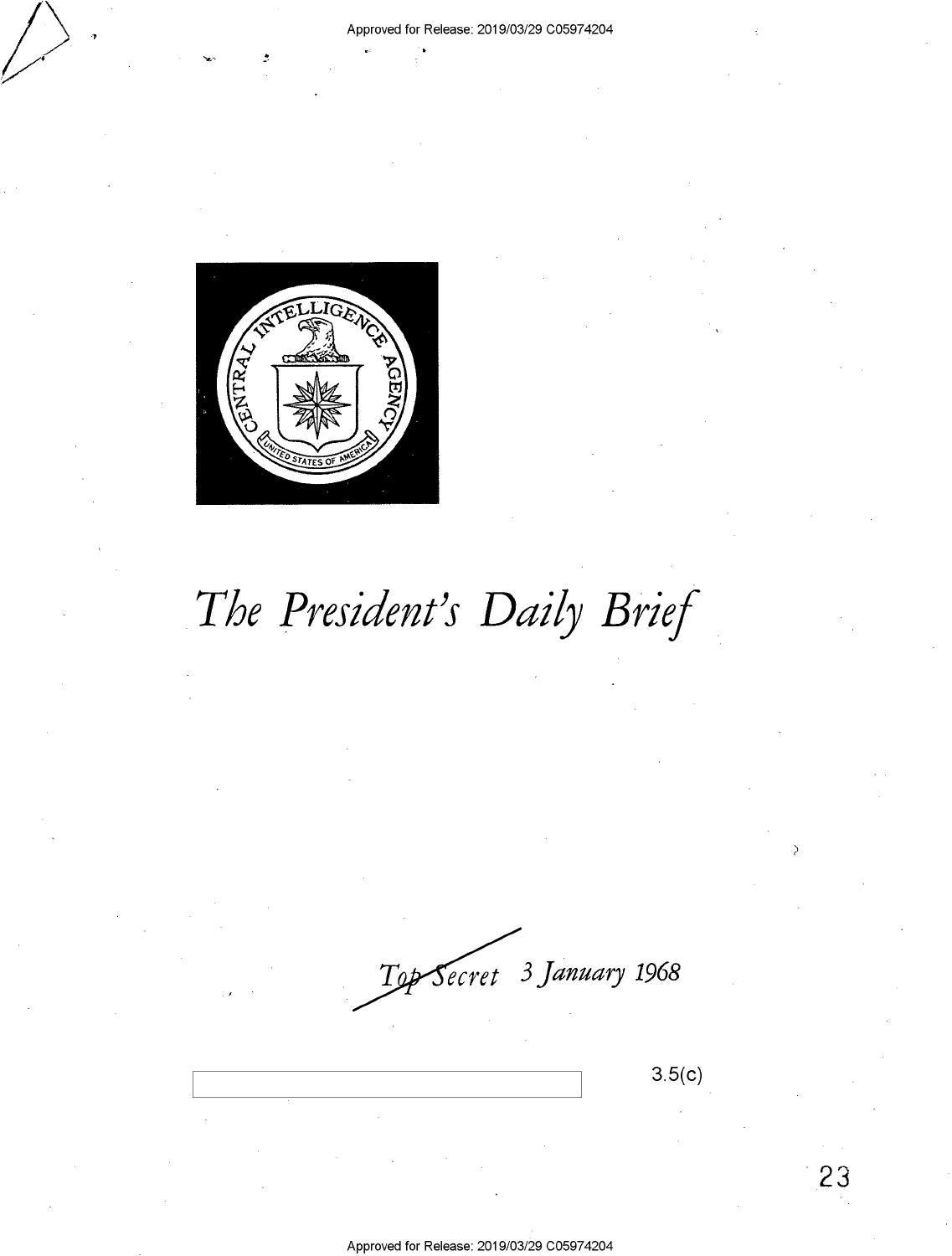TOP SECRET

Ρ

### **DAILY BRIEF 3 JANUARY 1968**

# **1. Cambodia 3.3(h)(2)**

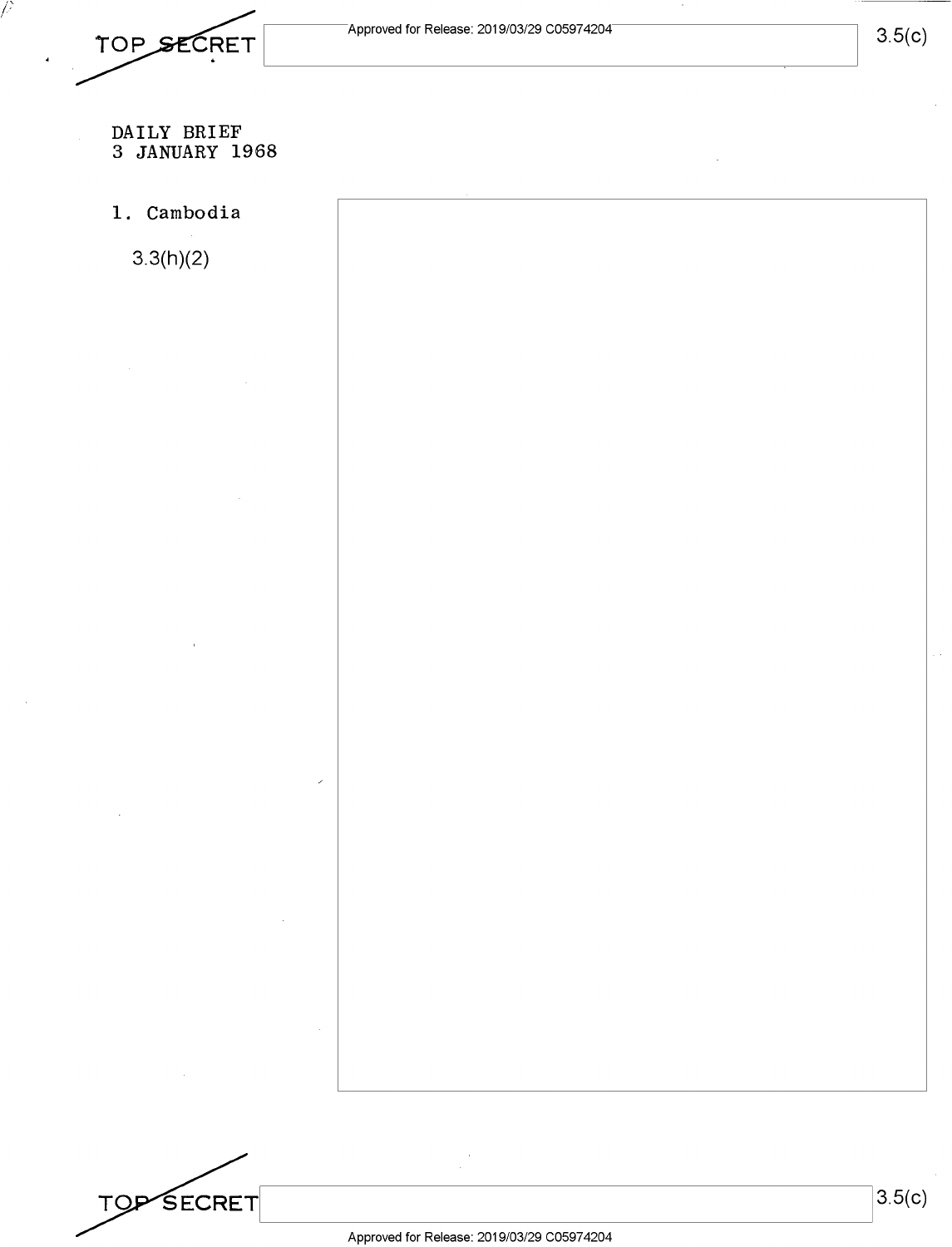3.5(c)

2. South Vietnam

3.3(h)(2)

3. Australia

3.3(h)(2)

The Communists are intensively preparing for a new round of attacks near Dak To, not far from the Cambodian border area *(* /



4. Communist China

3.3(h)(2)

The upsurge of violence around the country in recent weeks .is largely traceable to Mao's latest fulminations.

5. Soviet Union

Brezhnev has postponed the visit he was to make to Nasir next week. A heavy workload of domestic business seems the most likely explanation.

 $\mathbb{R}^2$ 

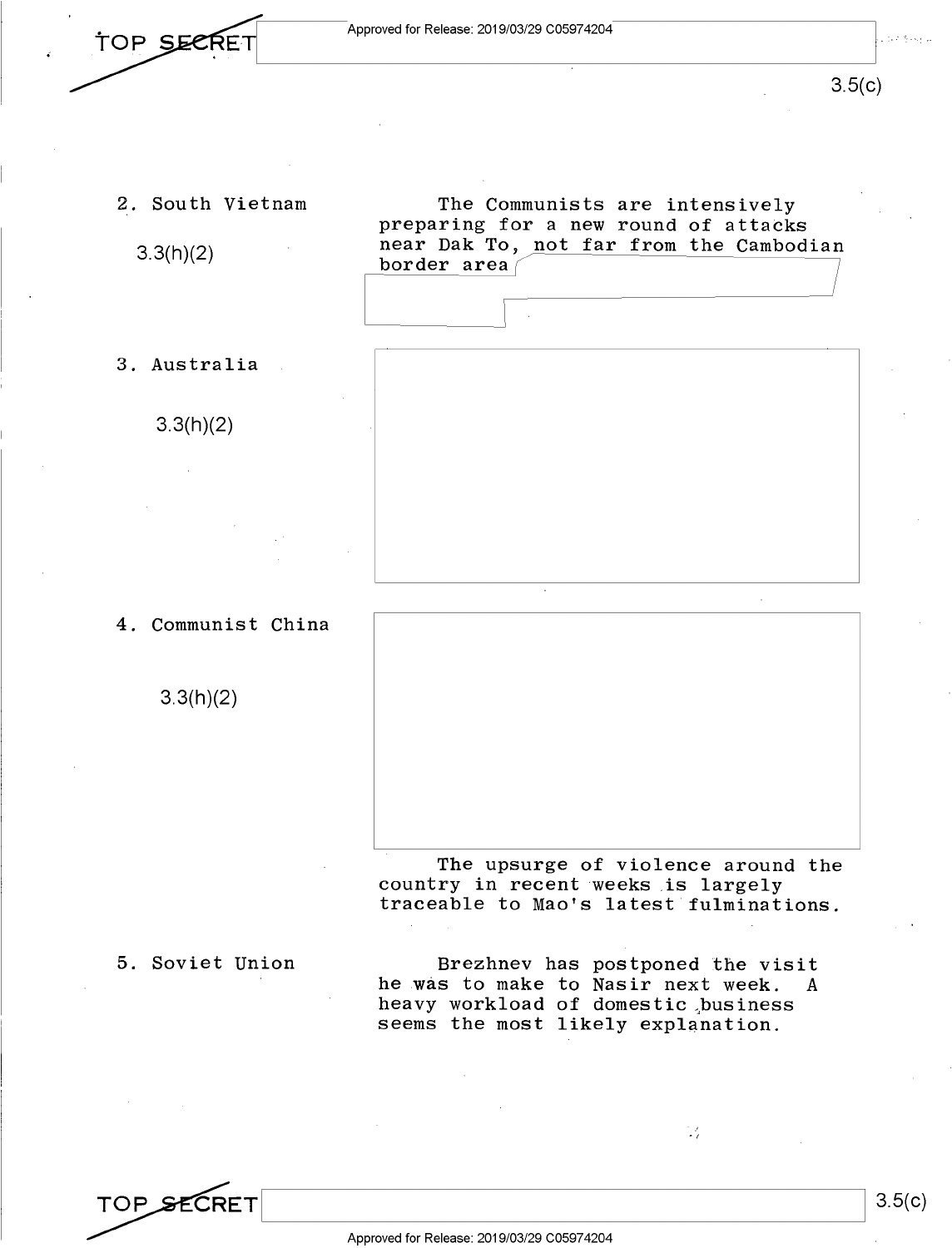# TOP SECRET

6. Middle East

Gunnar Jarring, now on his second round of Middle East capitals, is still searching vainly for some kind of "opening" toward a settlement. Last week he found the Israelis unbudged. They continue to balk at any "piecemeal" steps · toward settlement. A Middle East solution, they insist, must be the result of an over-all, formal agreement; this can come only from meetings among the interested parties.

The Israelis have decided, however, on two moves which they hope will improve the atmosphere for Jarring's talks. They will agree to the removal of the trapped ships from the canal, and they have released a new batch of Arab prisoners.

The wildmen running the regime have isolated themselves not only from the rest of the Arab world, but also from most of their own people. Even the Russians have had little success in their attempts to calm down the Syrian leaders.

8. Common Market

3.3(h)(2)

7. Syria

3.3(h)(2)

TOP SECRET

I. Į. I

The British are billing Foreign Secretary Brown's consultations with Italian Foreign Minister Fanfani in Rome last Friday as the beginning of a "new cycle" in London's bid for Common Market membership.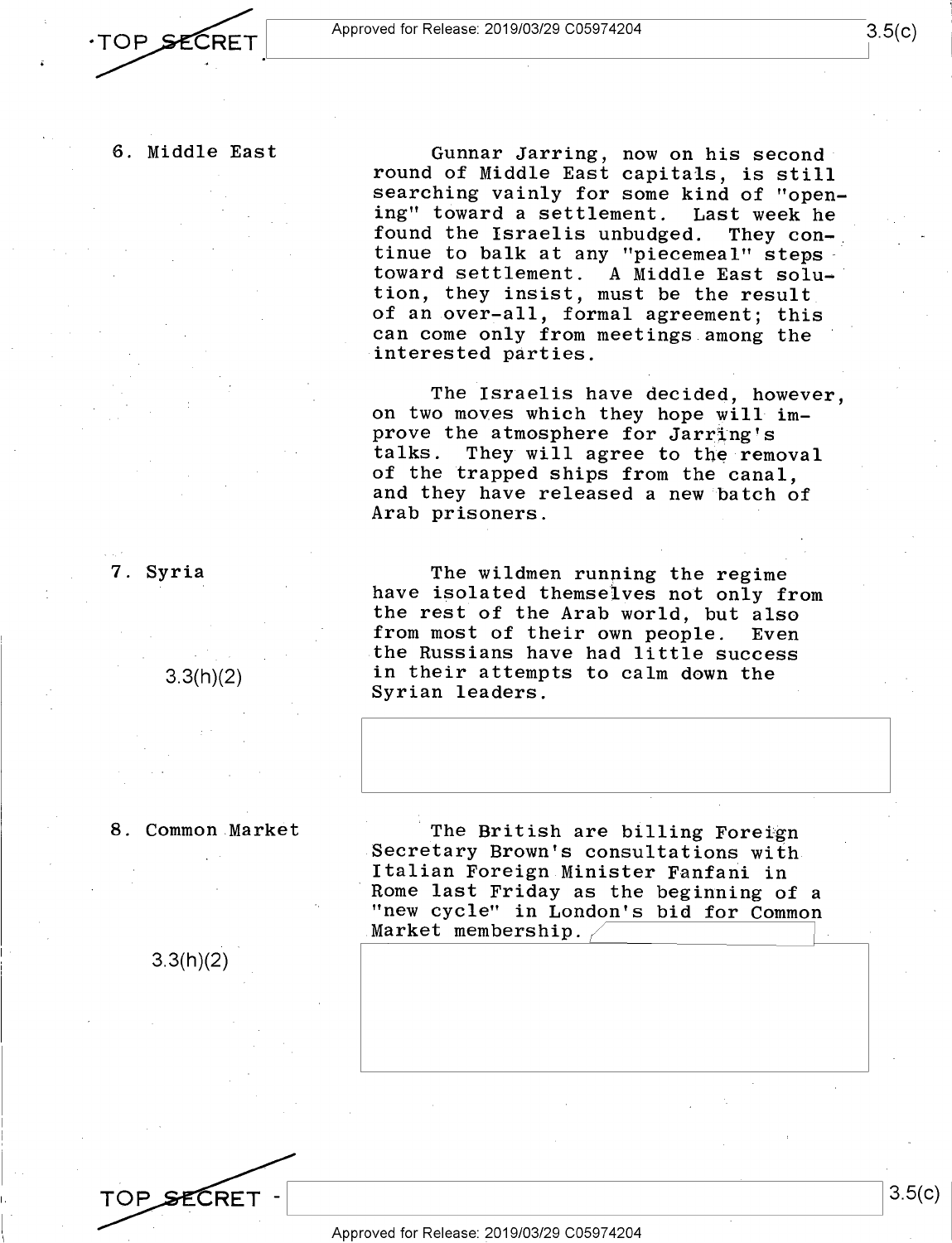| TOPSECRET | $^{-}$ Approved for Release: 2019/03/29 C05974204 $^{-}$ | 3.5(c)    |
|-----------|----------------------------------------------------------|-----------|
|           | $\sim$                                                   | 3.3(h)(2) |
|           |                                                          | 3.3(h)(2) |
|           |                                                          | 3.3(h)(2) |
| ×         |                                                          |           |
|           |                                                          |           |
|           |                                                          |           |
|           |                                                          |           |
|           |                                                          |           |
|           |                                                          |           |
|           |                                                          |           |
|           |                                                          |           |
|           |                                                          |           |
|           |                                                          |           |
|           |                                                          |           |
|           |                                                          |           |
|           |                                                          |           |
|           | $\mathcal{L}$                                            |           |
|           | $A-1$                                                    | 3.5(c)    |

 $\sim$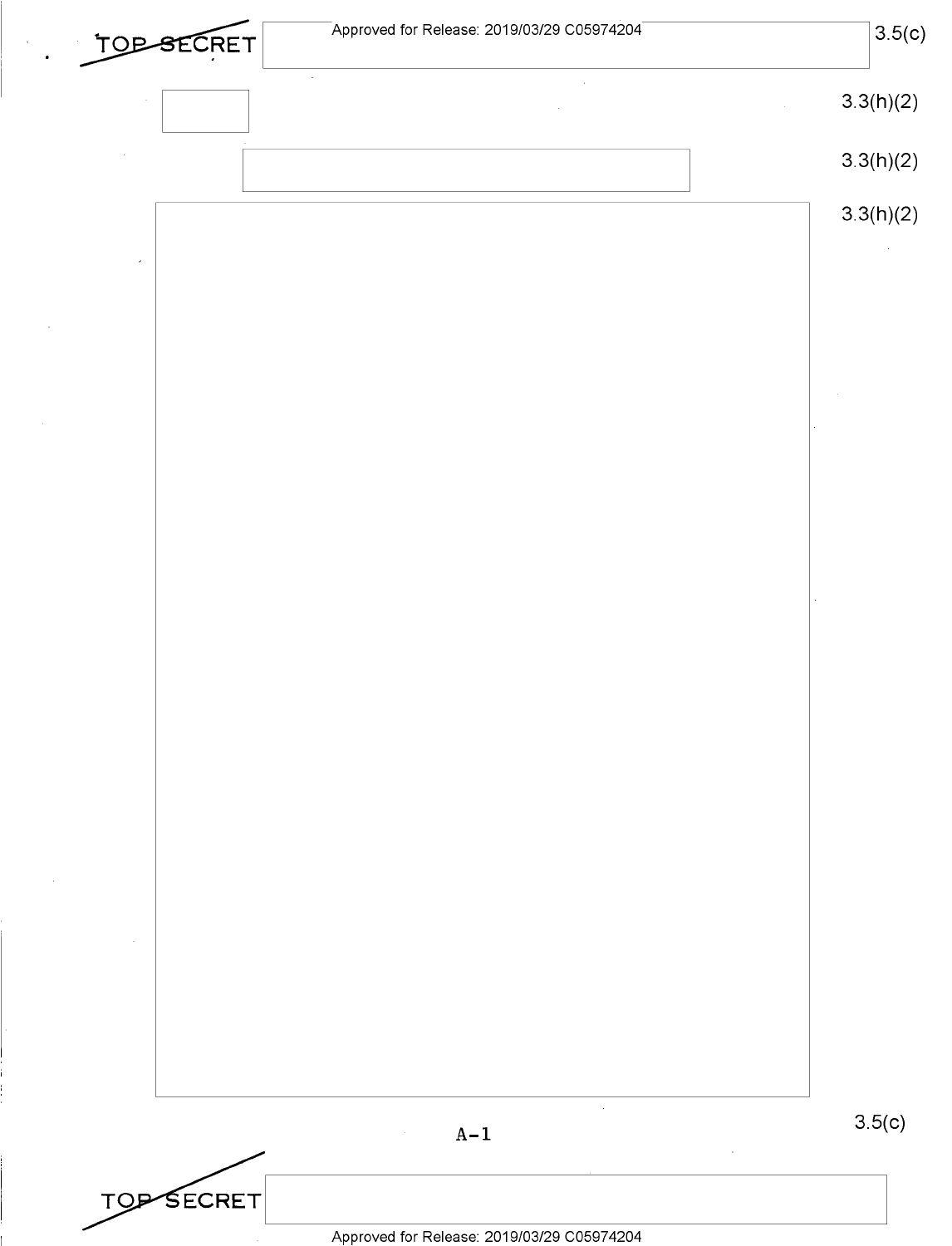



**A-2** 



Approved for Release: 2019/03/29 C0597 4204

**3.5(c)**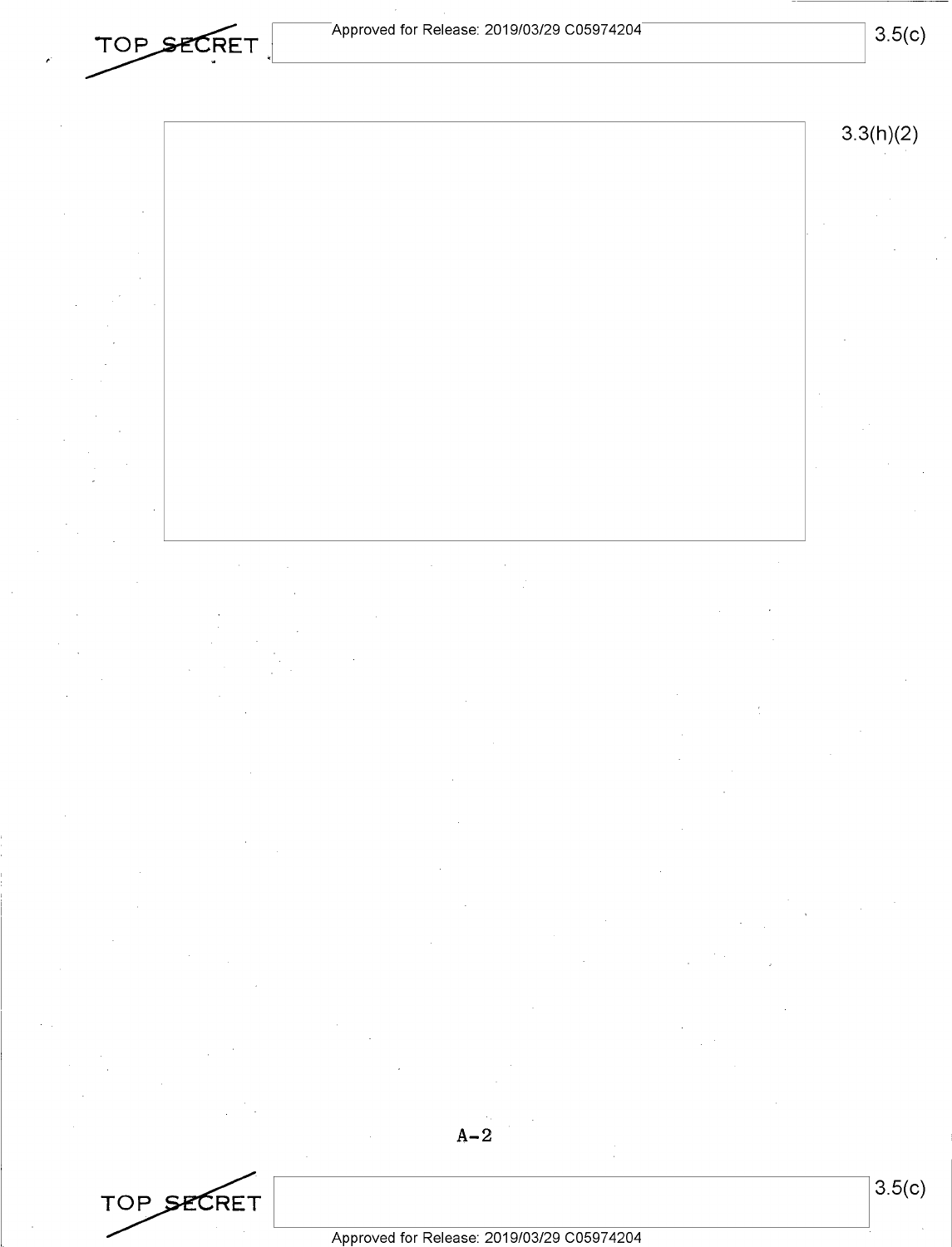Top Secret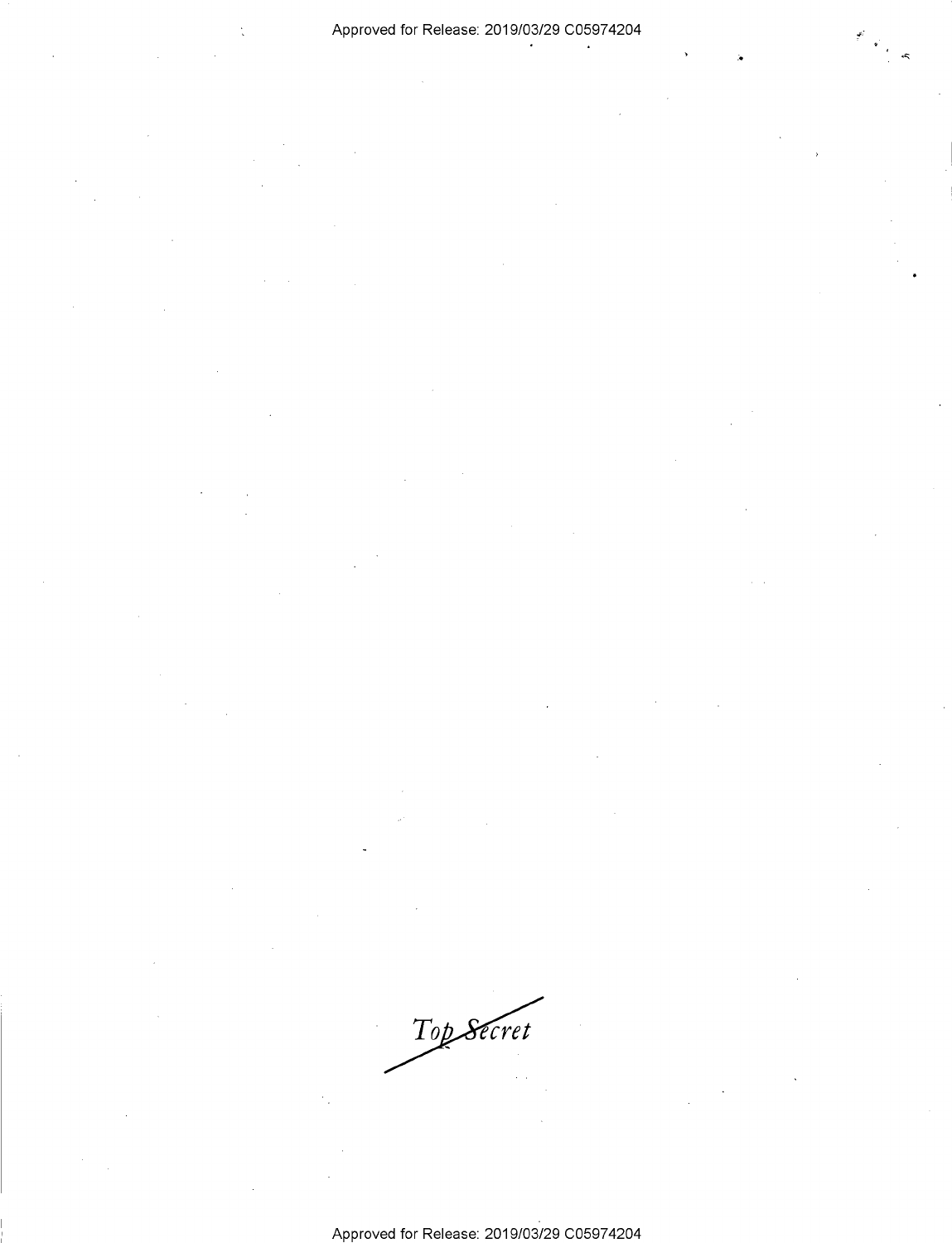**Top Secret** 



## *FOR THE PRESIDENT'S EYES ONLY*

# **Special Daily Report on North Vietnam**

3.5(c) **Top Seeret** 1S **3 January 1968** 

Approved for Release: 2019/03/29 C0597 4204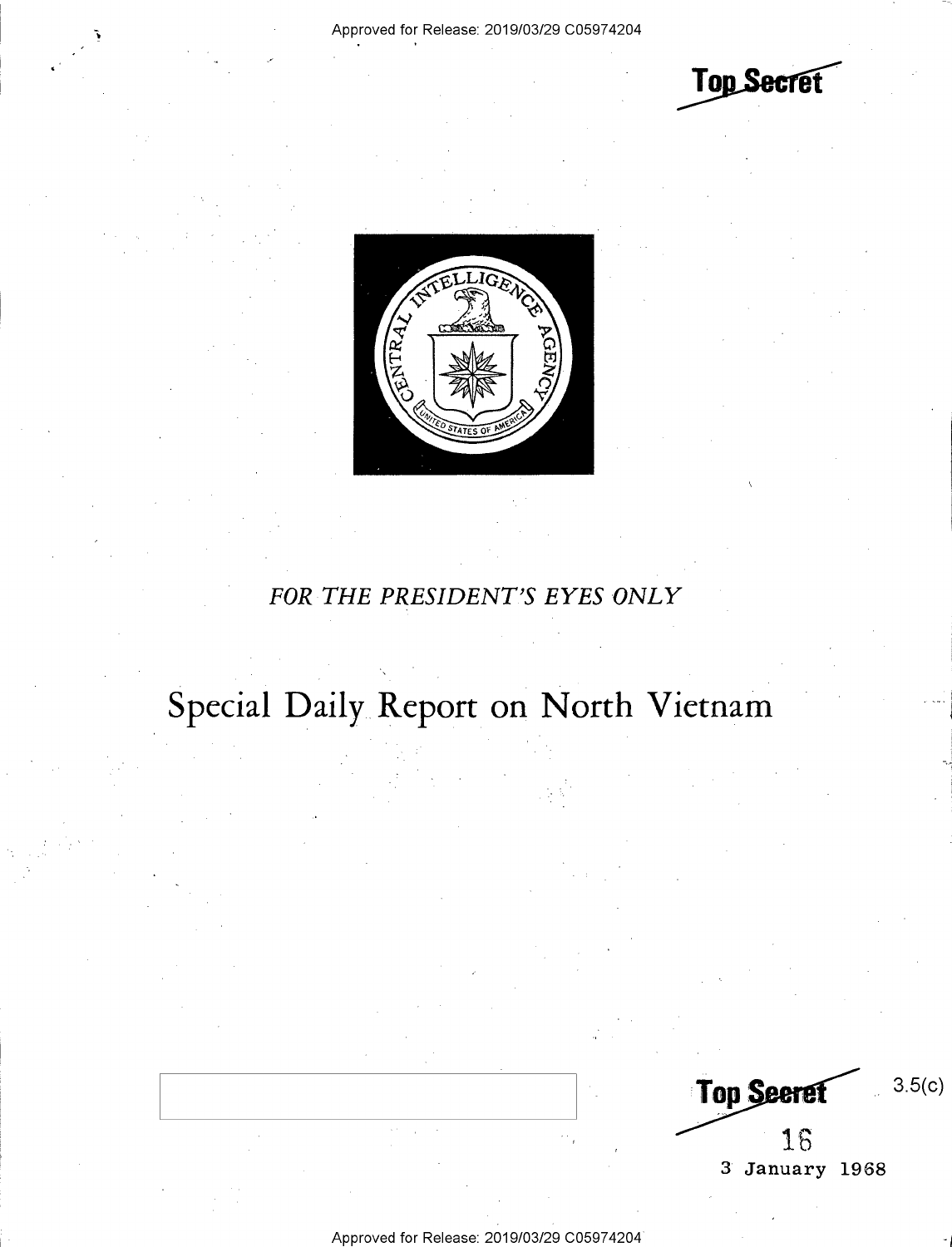

Special Daily Report on South Vietnam for the President's Eyes Only

3 January 1968

I. NOTES ON THE SITUATION

3.3(h)(2) \* \* \* Bomb Damage:  $\vert$  | reported from Hanoi last week that US bombing from 14 to 22 3.3(h)(2) December did "heavy" damage to the Doumer bridge, 3.5(c) **TOP-SECRET**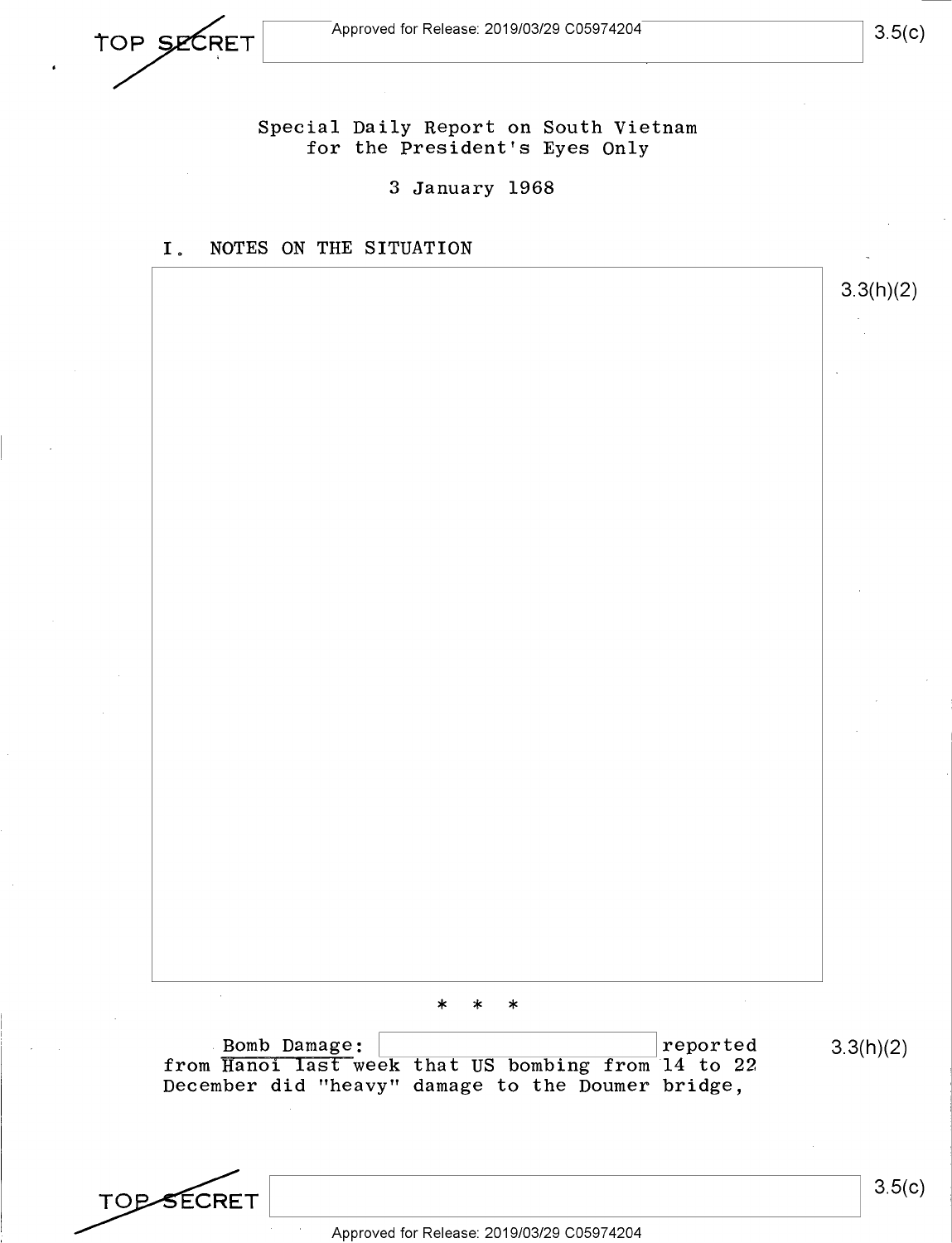homes in its vicinity, and a railroad rolling stock<br>repair shop near the Gia Lam airport. The raids repair shop near the Gia Lam airport. resulted in "the cutting of the bridge for more than 100 meters," but because of low water in the Red River, the North Vietnamese "were able to erect two pontoon bridges so that traffic was not greatly disrupted." however, that the railroad shops "appear to be beyond repair."

# \* \* \*

The Trinh Statement: in Hanoi has informed his government that the North Vietnamese have given added official character to Foreign Minister Trinh's statement about his government's willingness to talk with the US in return for an end to the bombing and all other acts of war.  $\begin{array}{|l|} \hline \texttt{provided his delegation with a copy of Trinh's re-} \hline \end{array}$ the North Vietnamese marks in Vietnamese with The copy, like Hanoi's English language version, contained the phrase that North Vietnam "Will hold talks" with the US if the bombing is stopped.

the North Vietnamese ambassador in the Chinese capital left hurriedly--presumably for Hanoi--on There was no indication that the ambassador's departure was related to the Trinh statement, but this seems to be a reasonable assumption. Peking has not taken note of the foreign minister's remarks and it is doubtful that the Chinese, who have never commented publicly on the earlier Trinh remarks about talks, will report this latest statement.

Letter Front office in Housi has a dutation of the Liberation Front office in Hanoi has admitted to the Indonesian ambassador that the Front had urged the Rumanians to circulate copies of its new politi-<br>cal program at the UN. Front officials denied, how-Front officials denied, however, that they had attempted to send representatives to the UN.

\* \* \*

3.3(h)(2)

-2-

**TOP SECRE** 3.5(c)

3.3(h)(2)

3.3(h)(2)

3.3(h)(2)

3.3(h)(2)

3.3(h)(2)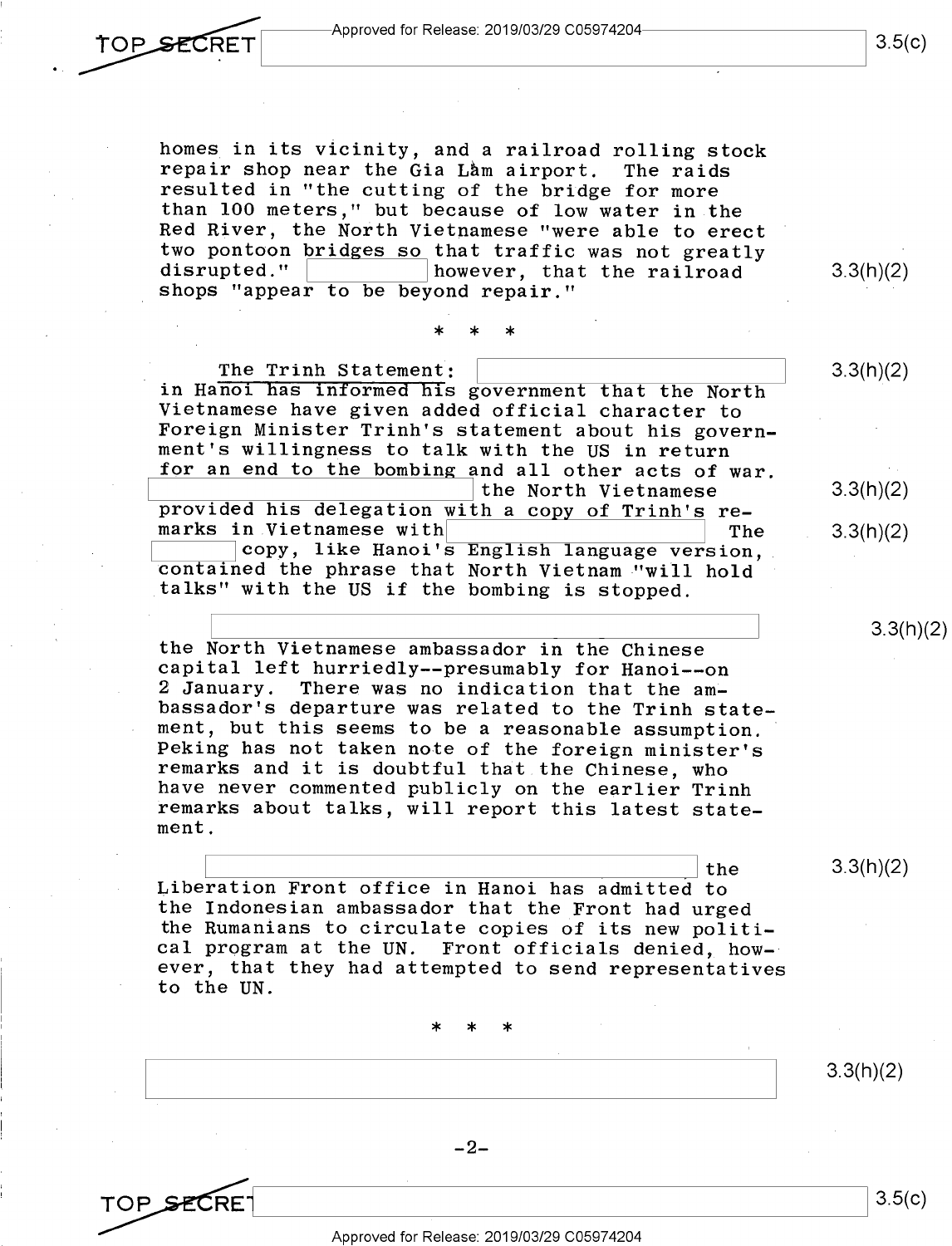Approved for Release: 2019/03/29 C05974204-TOP SECRET Approved for Release: 2019/03/29 C05974204 3.5(c)

I

3.3(h)(2)

\* \* \*

Hanoi Economic Claims: North Vietnamese propaganda continues to insist that the bombings have not stopped expansion of local light industries which support agriculture and produce consumer goods. leged gains, however, probably have not matched either the regime's plans or its needs.

A Hanoi broadcast on 30 December says that 500 light industry plants have been built in dispersed locations in rural areas during the past two years. Virtually all of these plants are small-scale, workshop-type operations and most produce such things as farm tools, processed foods, glassware, matches, and cigarettes. The output of these industries is said The output of these industries is said to have increased "substantially and in some cases up to 30 percent" compared with 1964, the last prebombing year.

There is no doubt that dispersed light industries have enjoyed high priority during the bombing years. The broadcast claimed, for instance, that investment in them doubled in 1966 and increased by 37 percent in 1967. It did not claim, however, that these industries have met the country's needs, but said\_only that they "made an important contribution" toward this end. Reports from North Vietnam, including those from the Spaniards who left only recently, consistently describe shortages of consumer goods. Shortfalls in production are to some extent being met by imports from other Communist countries.

-3-

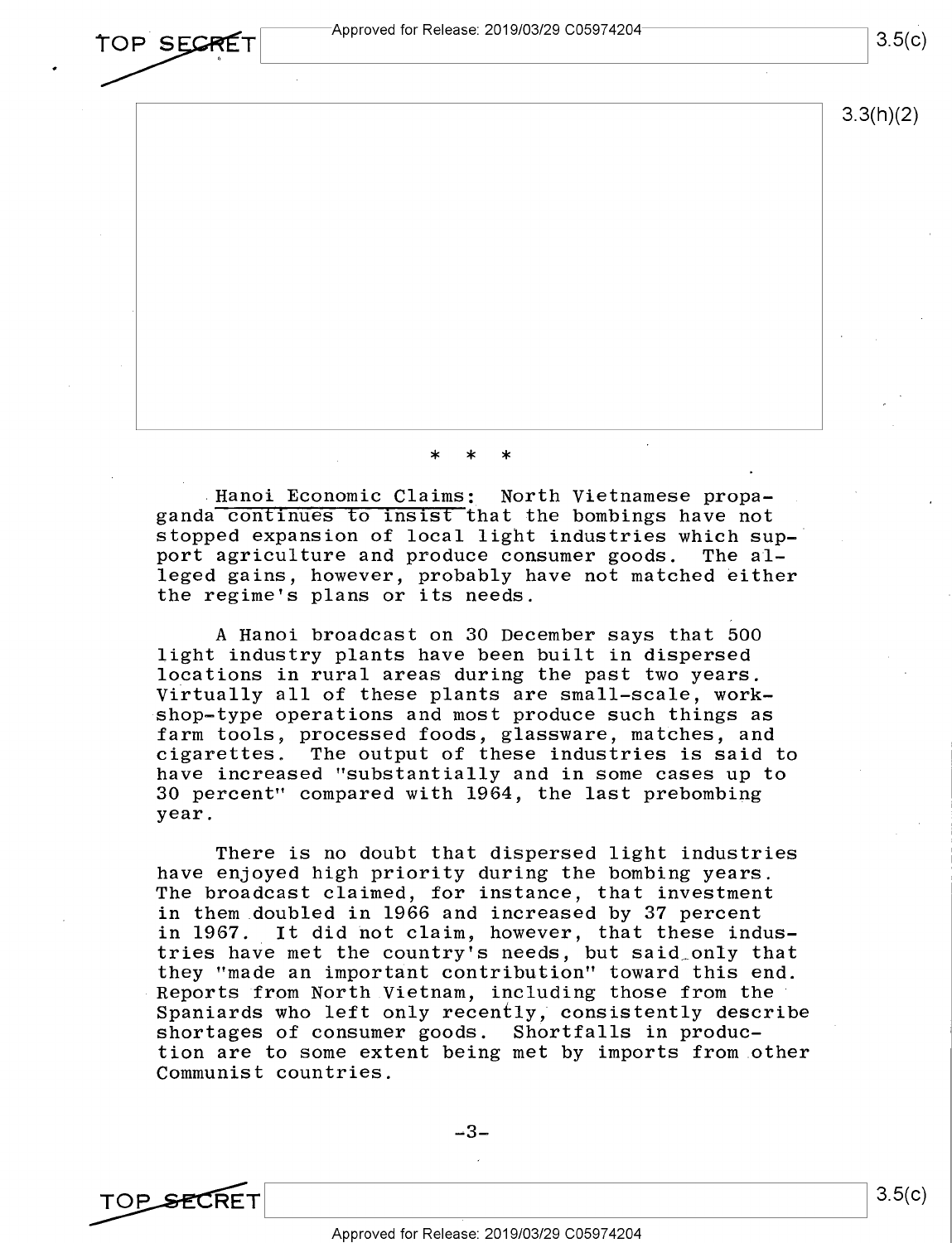**TOP SECRET** 

### II. **NORTH VIETNAMESE REFLECTIONS OF US POLITICAL ATTITUDES ON THE WAR**

**There is nothing of significance to report.** 

**TOP SECRET** 

*:* ,)